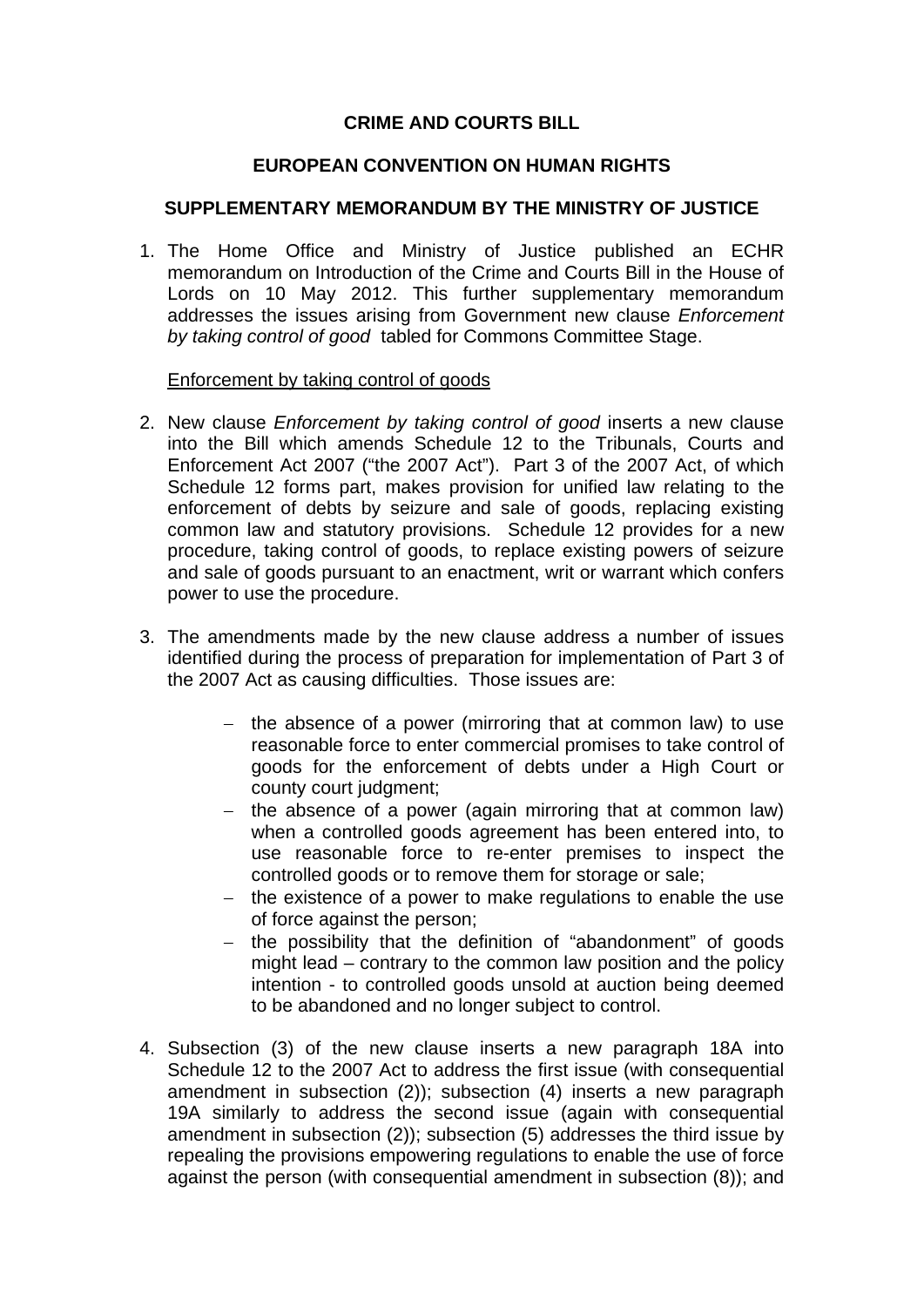subsections (6) and (7) repeal the two provisions which created the final issue.

- 5. The Government considers that the provisions in this new clause are compatible with the Convention rights.
- 6. The most relevant Convention rights to consider are Article 1 of the First Protocol (the right to peaceful enjoyment of possessions), Article 6 (the right to a fair hearing before an independent tribunal), and Article 8 (the right to respect for private and family life and the home).
- 7. The European Court of Human Rights has confirmed that the enforcement of a judgment falls under the protection of the Article 6 guarantee. Judgment creditors should not be prevented from benefiting from the success of litigation.<sup>[1](#page-1-0)</sup> In *Hornsby v Greece*,<sup>[2](#page-1-1)</sup> the Court held that the right of access to a court would be illusory if a Contracting State's domestic legal system allowed a final, binding judicial decision to remain inoperative to the detriment of one party, and that it would be inconceivable that Article 6 should ensure fair procedures without guaranteeing the implementation of judicial decisions: a view of Article 6 which limited it to the mere conduct of proceedings would fail to protect the principle of the rule of law enshrined in that Article. The Court concluded that "execution of a judgment given by any court must therefore be regarded as an integral part of the "trial" for the purposes of Article 6" and that obstacles to, or even delays in, the enforcement of judgments might render the Article 6 guarantee "devoid of purpose" . This approach was confirmed in *Apostol v Georgia[3](#page-1-2) .* where the Court reaffirmed that "the right to a court is not merely a theoretical right to secure recognition of an entitlement by means of a final decision but also includes the legitimate expectation that the decision will be executed". While this right may be subject to limitations, such restrictions must not impair the very essence of the right, and must pursue a legitimate aim in the public interest and demonstrate a relationship of proportionality between the means employed and the aim sought to be achieved.
- 8. In relation to Article 1 of the First Protocol, from the creditor's perspective, in *Stran Greek Refineries and Stratis Andreadis v Greece[4](#page-1-3) ,*the Court held that a judgment or arbitration award which gives rise to a debt that is sufficiently established to be enforceable may constitute a possession for these purposes, and obstacles to enforcement may constitute interference with it. From the debtor's perspective, the Court has held that the right to peaceful enjoyment of possessions is not necessarily infringed by procedures for the payment of debts. In *Gasus Dosier-und Fördertechnik*  GMBH v The Netherlands<sup>[5](#page-1-4)</sup>, the Court considered Dutch legislation which enabled the tax authorities in certain circumstances to seize and sell a

<span id="page-1-1"></span><span id="page-1-0"></span><sup>&</sup>lt;sup>1</sup> *Prodan v Moldova* Application No. 49806/99 18 May 2004 at paragraph 53 <br><sup>2</sup> (1997) 24 EHRR 250

 $3$  Application No. 40765/02 November 28 2006

<span id="page-1-4"></span><span id="page-1-3"></span><span id="page-1-2"></span> $^{4}$  (1995) 19 EHRR 293<br> $^{5}$  23 February 1995, A 306-B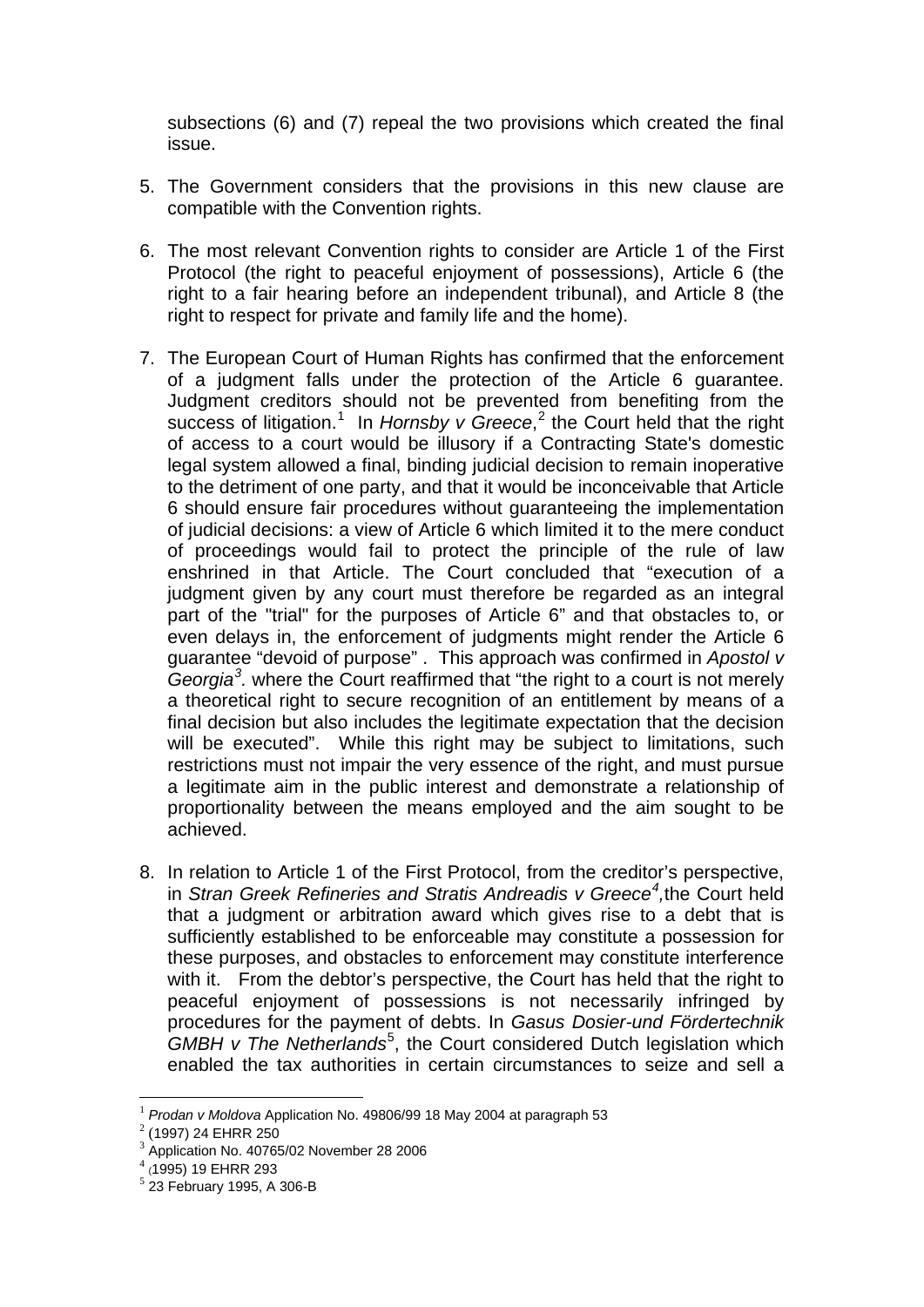third party's assets to satisfy a tax-payer's debts, for which the third party was not liable. The Court held that a system of recovery of tax arrears which involved the power to seize and sell a third party's assets was not incompatible *per se* with the requirement of Article 1 of the First Protocol.

- 9. In relation to Article 8, *K v Sweden*, [6](#page-2-0) appears to have been generally accepted as affirming the compatibility of a mechanism of execution against goods with Article 8. In that case, the European Commission of Human Rights upheld a Swedish law which allowed forcible entry to the applicant's house and the search for and seizure of her goods to recover arrears of government taxes and other debts owed to a private creditor by the applicant's former husband. The Commission considered that the case disclosed a *prima facie* interference, but that this was justified by reference to paragraph 2 of the Article – first, interference can be justified if made "in accordance with the law"; second, interference must be in the pursuit of one or more of enumerated "legitimate aims." (which include the economic well-being of the country, and the protection of the rights and freedoms of others); and third, the interference must be "necessary in a democratic society" for those aims (which requires that the interference is proportionate to the aim being pursued). The Commission decided, first, that the measures were in accordance with Swedish law whose "quality" was "compatible with the rule of law", since the enforcement legislation was formulated in a precise manner though giving discretion as to prior notice of entry, and the seizure was subject to review by the Swedish courts. Second, the protection of creditors' rights was a legitimate aim in terms of the protection of the rights of others. Third, the enforcement was "necessary in a democratic society" in the interest of creditors.
- 10.The provision in relation to use of force on entry or re-entry, set against this reasoning, appears "lawful" (being part of a scheme for a codified structure which will replace a mixture of common law and statute widely accepted to be complex, inconsistent and confusing, and which will include requirements for prior notice absent from the Swedish scheme), and in pursuit of a legitimate aim and "necessary in a democratic society" on the same basis as in *K v. Sweden*, taking into account the Court's comments on the need for judgments to be enforceable under Article 6 and Article 1 First Protocol.
- 11. The repeal of the power for regulations to enable the use of force against the person is in the Government's view consistent with the Convention rights, since the power to use force against the person in this context is considered unnecessary, and likely to be disproportionate.
- 12.Finally, given the support generally to be derived from the ECHR jurisprudence for the proposition that a system allowing for the seizure and sale of goods to enforce judgment debts is not *per se* incompatible with

<u>.</u>

<span id="page-2-0"></span> $^6$  (1995) 20 EHRR 403  $^{18}$  Application No 13800/88 (European Commission of Human Rights, sitting on 1 July 1991).